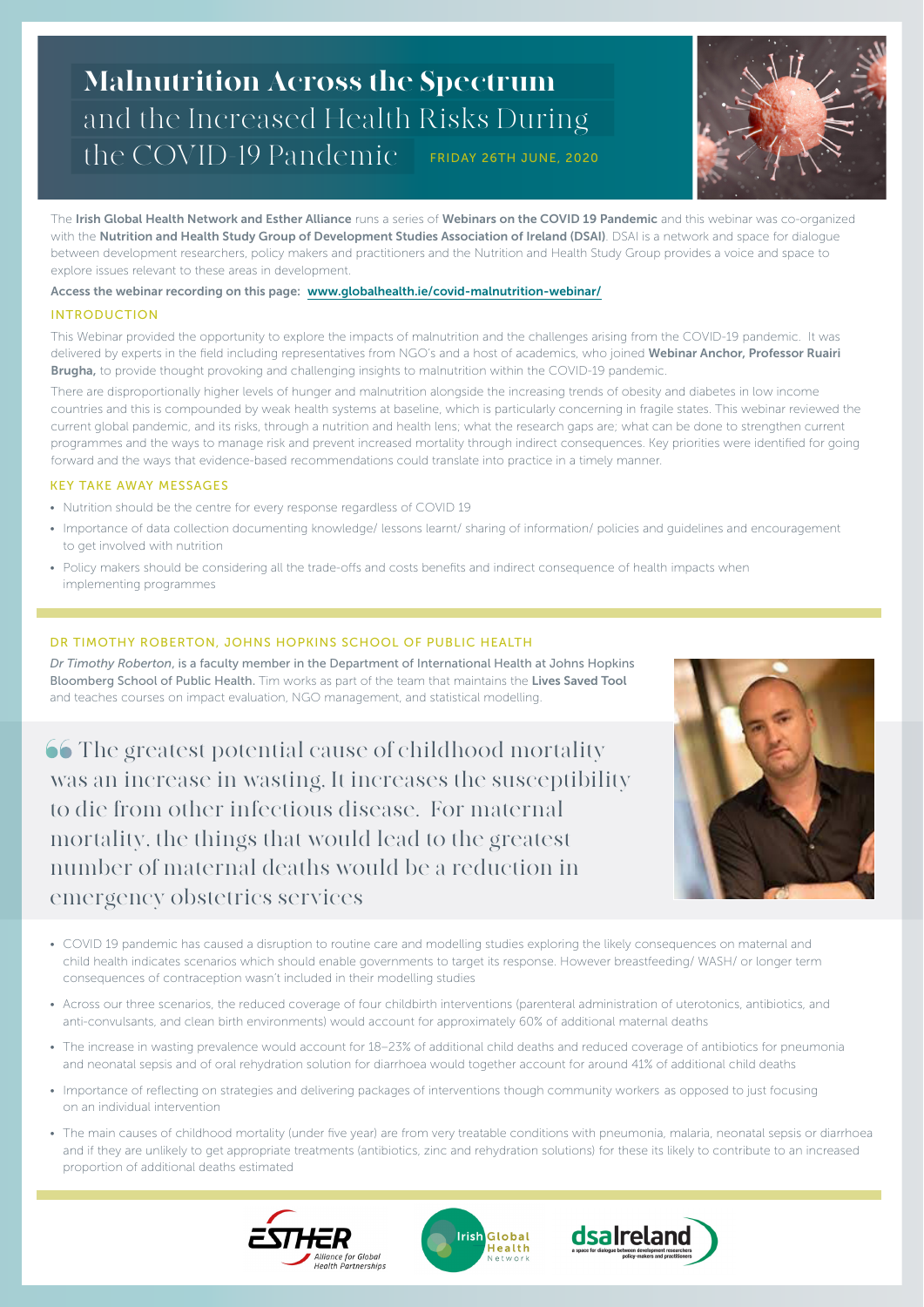#### MARIE MC GRATH, EMERGENCY NUTRITION NETWORK

Marie has been a Technical Director with the Emergency Nutrition Network (ENN) for 17 years. She is co-chair of the Wasting Thematic Working Group of the Global Assistance Mechanism on Nutrition (GTAM) and is Co-Editor of ENNs Field Exchange. Marie worked as Senior Paediatric Dietician and spend several years in the field as an Emergency Nutritionist with Merlin and Research Nutritionist with UCL/Centre for Global Health and Save the Children.

# 47 Million children in the world are wasted and less than a quarter of those get treated and we are having to use the word pandemic to get attention on nutrition



- ENN is a partner with the Global Technical Assistance Mechanism for Nutrition (GTAM) which is endorsed by over 40 global nutrition clusters partners. They have responded to the COVID-19 challenges by providing technical policy briefs/ updates on UN websites and consensus papers and support in real time to those working in the field
- Supporting and collaborating with field workers, NGO's, UN agencies to ensure that accurate evidence-based information is provided and works to clarify misinformation. For example, work done to clarify misinformation about COVID-19 which separated breastfeeding mothers from their babies
- Challenges for nutrition and health include and not limited to suspended or disrupted health provision of wasting services; reallocation of staff and space; lack of appropriate PPE and equipment; disinfectant issues of equipment and space and reduced capacity of centres due to appropriate spacing with limited triage space
- Challenges with screening for wasting include; updating management protocol and risks associated with attending for treatments and lack of interventions; the frequency of visits and supply of ready-to-use therapeutic foods with disrupted food systems and agriculture impacting on food insecurity
- Many low-income countries have fragile health systems and or are affected by humanitarian crisis and many are affected by food security which makes them very vulnerable to the impact of COVID-19

#### SAJIA MEHJABEEN, NUTRITION ADVISOR FOR CONCERN WORLDWIDE

Nutrition Advisor for Concern Worldwide. She has been working on emergency, transitional and development programmes for 12 years in South Sudan, Sudan, Ethiopia, Zambia, Mozambique, Somalia, Kenya, Yemen, Bangladesh and Pakistan.

 Investing in systems strengthening should be the priority, even in the fragile countries. The importance of data and prediction analysis is more important than ever and the opportunity for us to build the system so we can respond to future emergencies



- Challenge for many NGO's with COVID 19 is balancing the health risk with the chronic conditions that are impacting children's mortality every day, whilst also protecting staff and healthcare workers in providing essential care for malnourished children and their families
- Concern is constantly reviewing their existing preventative and interventions programmes with increasing concern that more vulnerable groups will be at risk with essential services on hold
- New innovations implemented include developing isolation spaces at health centres and extending Mother MUAC to health facilities and new technologies with mobile phones and WhatsApp, but these come with challenges of insufficient networks and many individuals /communities do not have mobile phones
- Challenge with knowledge gaps for management and treatment policy and guidelines for those severely malnourished children that have COVID-19. Concern has shared their guidance document with ENN and this was been circulated more widely
- Urban and slum dwelling present a challenge for social distancing. It's not possible or feasible for people in these conditions to self-isolate